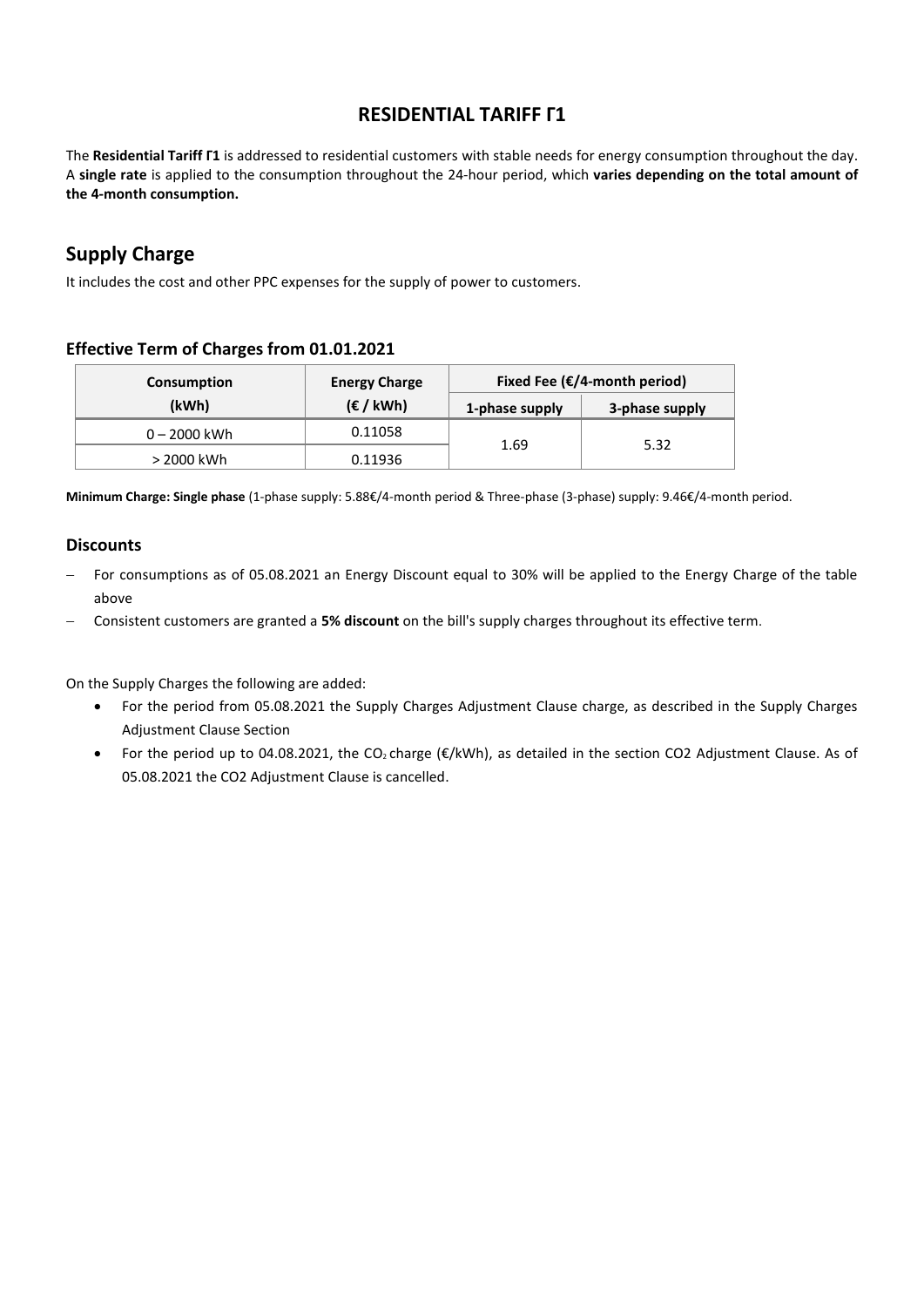#### **Supply Charges Adjustment Clause (05.08.2021 onwards)**

The unitary Adjustment Charge in €/kWh for the month t is calculated based on the variables below:

- **Y= α\*x+β**, where
	- o x equals the arithmetic average of the Market Clearing Price of the Day Ahead Market of the previous month (t-1), published on the website of the Hellenic Energy Exchange [\(https://www.enexgroup.gr/el/markets](https://www.enexgroup.gr/el/markets-publications-el-day-ahead-market)[publications-el-day-ahead-market\)](https://www.enexgroup.gr/el/markets-publications-el-day-ahead-market)
	- o α: Incremental Factor, equal to 1,15
	- o β: Incremental Factor, equal to 0,0115 €/kWh
- L\_u: Upper reference limit, equal to 0,050
- L d: Lower reference limit, equal to 0,040

And equals to:

- A charge equal to Υ L\_u, when Y > L\_u
- A credit equals to Υ L\_d, when Υ < L\_d
- No charge when L d ≤ Y≤L u

#### **CO<sup>2</sup> Adjustment Clause (up to 04.08.2021)**

The CO<sub>2</sub> Adjustment Clause for LV is activated when the following price, T<sub>CO2</sub>n, (including the relative losses) exceeds the threshold of 0.01568  $\mathcal{E}/kWh$ . In this case a unit rate equal to  $(T_{CO2}n - 0.01568) \mathcal{E}/kWh$  applies to customers. In all other cases, the CO2 Adjustment Clause is not activated.

#### **Method for calculating the unit rate for CO<sup>2</sup> Emissions Cost**

The CO<sub>2</sub> unit rate is calculated based on the formula below:

$$
T_{CO2}n = \frac{P(n-1)*Q(n-1)}{E(n-1)}
$$

#### **Where:**

- **n:** the month of electricity consumption
- **TCO2n :** Unit rate for CO<sup>2</sup> emissions for electricity consumption of the month n (€/kWh)
- **P (n-1):** Average closing prices of EUA Futures, as these are formed in the ICE Exchange (ICE: [https://www.theice.com/marketdata/reports\)](https://www.theice.com/marketdata/reports) with December maturity month of the financial year (€/tn) during the month preceding the consumption.
- **Q (n-1):** Monthly data (provisional) for the total CO<sup>2</sup> emissions of PPC S.A. Power Plants in the Interconnected System, during the month preceding the consumption.
- **E (n-1):** Monthly outturn of netted energy of PPC S.A. in the Interconnected System during the month preceding the consumption.